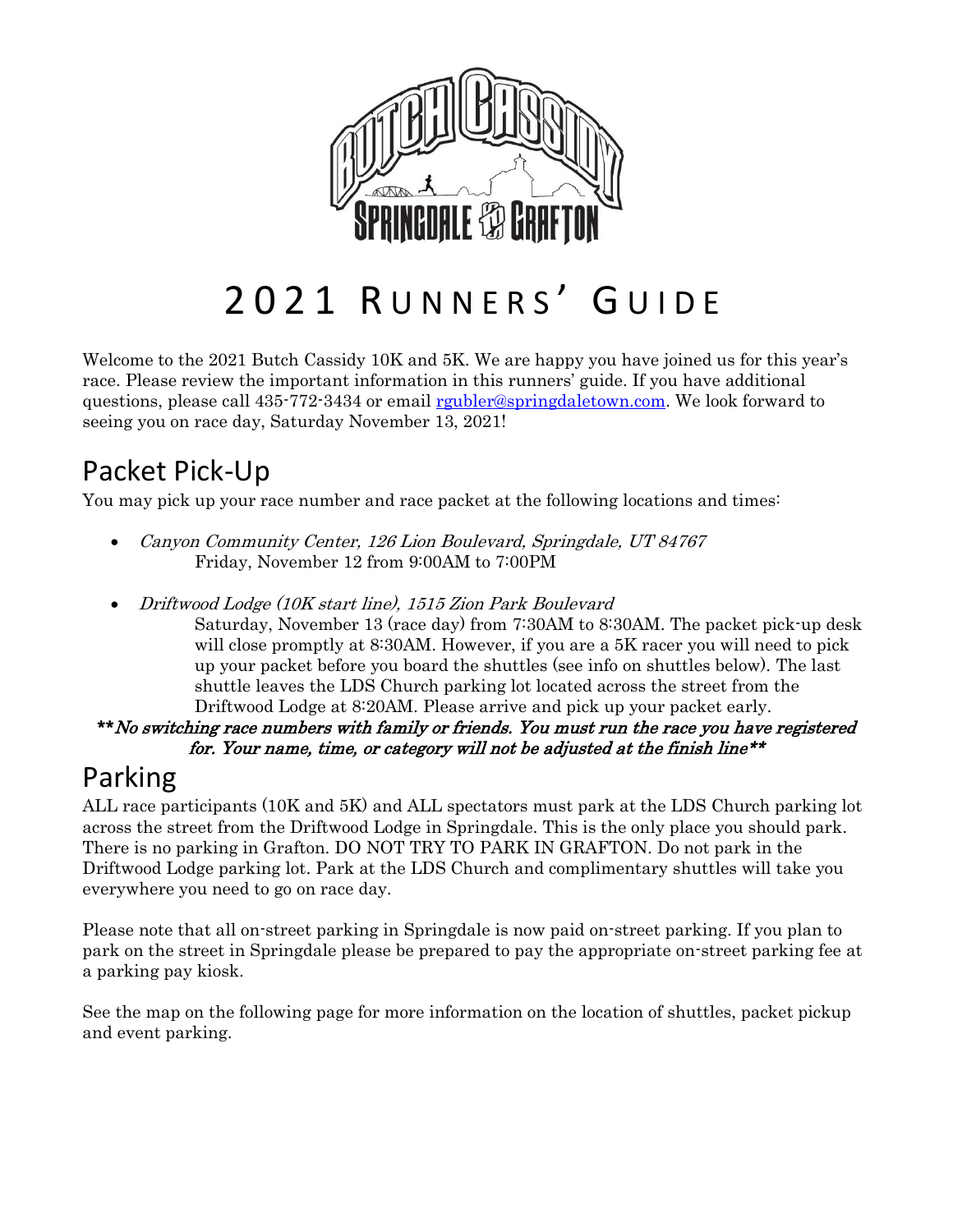

#### Shuttles

7:40AM- Shuttles at LDS Church will begin taking 5K participants to the 5K start and spectators to the finish line in Grafton.

8:20AM- Last Shuttle to leave LDS Church for 5K start and finish line. If you miss this shuttle, you will not make it to the 5K start or finish line.

9:20AM-11:30AM- There will be food, live music, entertainment, fun activities, awards and prize drawings in Grafton while you are waiting for the shuttles. Please be patient and chillax while waiting for the shuttles.

10:30AM (or after the 10K course is clear)- First shuttle will leave from the finish area back to the Driftwood Lodge in Springdale.

Note: Those who purchased Quick Getaway passes or the True Outlaw Experience will automatically be placed at the front of the shuttle line.

**Strollers:** If you bring a stroller with you and want to transport it on the shuttles, we can help you with that! Please bring the smallest stroller possible, preferably one that collapses nice and compact. Also, be aware that not all of the shuttles have room for strollers, so you may need to wait for a shuttle with stroller storage space. Strollers can be brought back from Grafton in trucks. Tags will be provided to help identify strollers.

Pickup: DO NOT have friends or family try to pick you up in Grafton. The road to Grafton is narrow. There are not many places for vehicles to turn around or to pass each other. Between the race finish line and the shuttle loading area there is no room for private vehicles to pick runners up after the race. Private vehicles trying to get to Grafton will slow down the shuttle transport for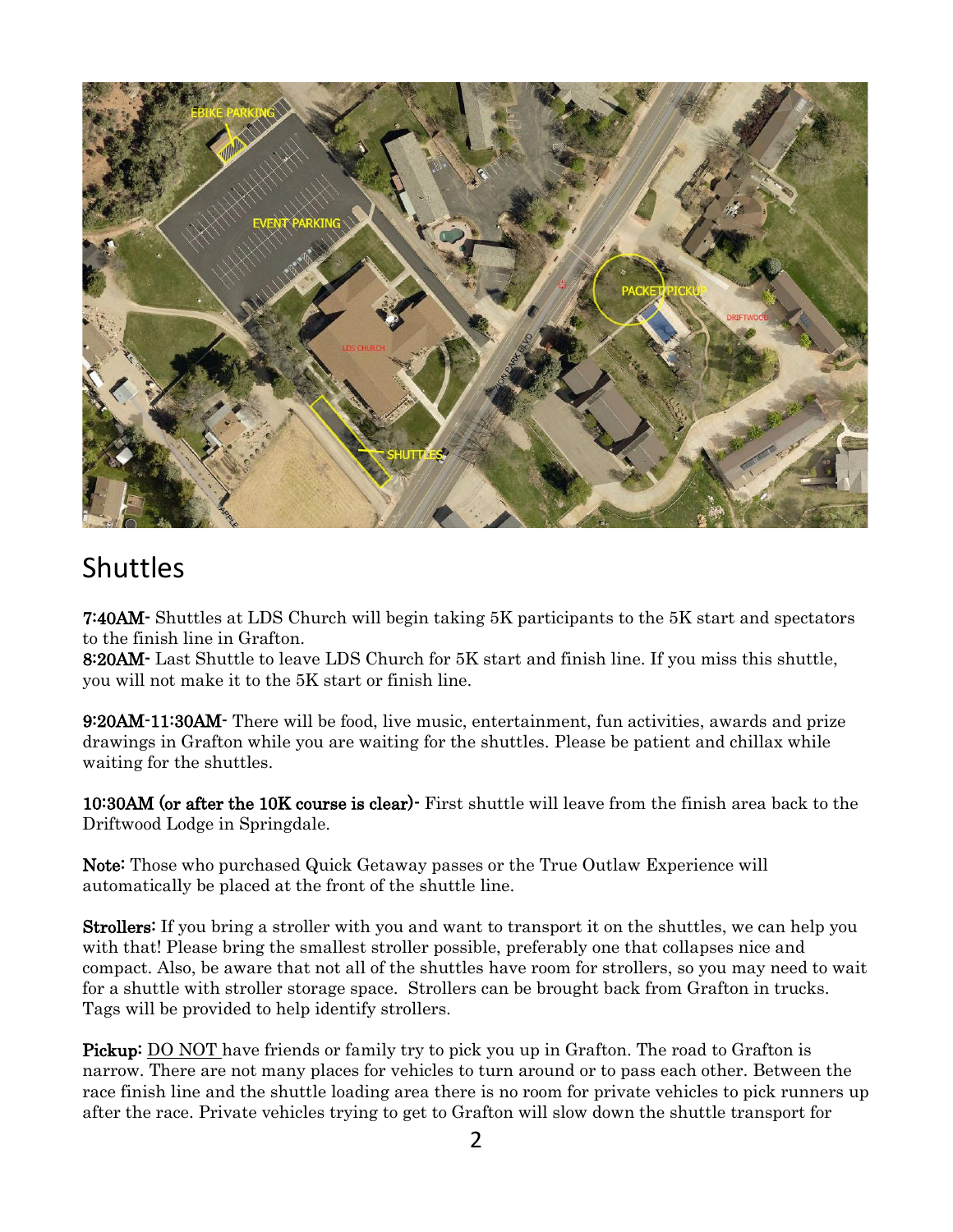other runners, will put the safety of runners on the course in jeopardy, and could limit emergency vehicle access to the finish area. DO NOT have friends or family try to pick you up in Grafton. Thanks!

### Start Time

#### 5K START

9:00AM- The 5K starts just past the bridge on Bridge Road in Rockville. Heaters and hot chocolate will be available at the 5K start line to keep racers warm as you wait for the start.

#### 10K START

9:00AM- The 10K starts in front of the Driftwood Lodge in Springdale. Hot chocolate and heaters will be available at the 10K start for racers.

#### Pre-Race Stretch Routine

8:40AM- There will be an organized stretch and calisthenics routine at the 10K start line for those who do not want to pull a hammy. The stretch routine will be on the grass in front of the Driftwood Lodge.

### Clothing Drop

8:30AM-8:40AM- There will be a clothing drop at the start lines for both the 10K and 5K. All clothing left at the clothing drop will be transported to the finish line in Grafton.. **If you want** warm clothes at the finish line make sure they get in the drop boxes before the times specified **above.** Please do not leave expensive or sentimentally valuable clothing at the clothing drop. We cannot guarantee clothing dropped along the course will be picked up. If you do not retrieve your clothing in Grafton, it will be available at the Town Office for approximately one week after the race. After that we will donate it to charity (or keep it for ourselves if it is really nice).

#### Course

10K- Starts in front of the Driftwood Lodge in Springdale. The course heads south then west on State Route 9 to Rockville. The course turns left (south) onto Bridge Road in Rockville. From here the course follows back roads to the historic Grafton ghost town.

5K- Starts at the 3.1 mile point of the 10K course, just past the bridge on Bridge Road in Rockville. The 5K follows the second half of the 10K course and ends in Grafton.

Both courses are generally downhill, but there are a few steep uphill sections to keep you honest. The majority of the course is on paved roads with the last half mile on gravel road. Both courses will be closed to traffic during the race.

#### AT 10:30 AM THE RACE ROUTE WILL BE OPENED TO TRAFFIC. PLEASE PLAN ON FINISHING PRIOR. RUNNERS ON ROUTE AFTER 10:30 MAY CONTINUE AT THEIR OWN RISK.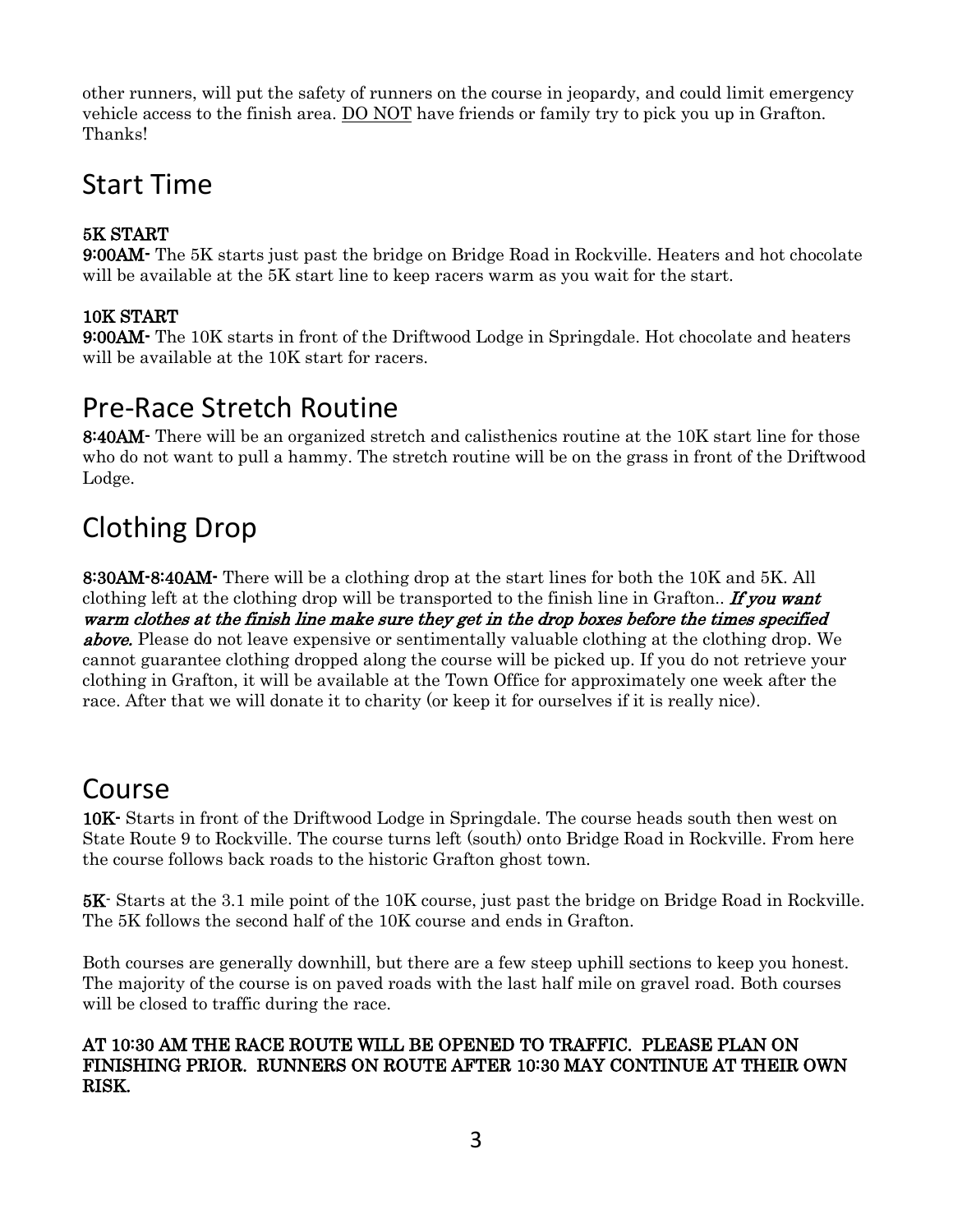# Water / Aid Stations

Water and Gatorade will be provided at the 10K start line, at mile 3.1 of the 10K (the 5K start line), at mile 4.5 of the 10K (mile 1.5 for the 5K), and at the finish line. Limited first aid will be available at all aid stations and at the finish line.

In an effort to reduce waste, we encourage runners to bring their own bottles/cups for use at the aid stations. Of course, we will still have disposable paper cups available for runners.

Porta-potties will be available at both starting lines and in Grafton.

### Special Runner Competitions

If you thought the Butch Cassidy Race was just about running fast you were wrong, dead wrong. We want you to run fast, but we also want you to have some fun while doing it. Participate in the following supplemental voluntary race competitions to enhance your race experience.

- Butch Cassidy Look-A-Like Contest: Run the race dressed as Butch Cassidy and you will receive a special prize at the awards ceremony. The best Butch Cassidy (as judged by our panel of expert historians and wardrobe specialists) will receive an extra-special prize. Judging and prizes will be part of the awards ceremony which starts around 10:15AM.
- Poker Run: Each runner will receive two poker cards in their race packet. Runners wishing to participate in the poker run will be dealt two additional cards along the course, one at mile marker 4 (mile 1 for the 5k) and one at mile marker 5 (mile 2 for the 5k). Watch for the card dealers at the mile markers and grab a card as you pass by. Take your cards to the awards tent at the finish area where you will be dealt a fifth and final card. The runner with the best poker hand at the end of the race will win a prize. (Note: Five aces is NOT a poker hand.) We will announce the winner as part of the awards ceremony which starts around 10:15AM. Nobody likes cheaters. Trading cards with other runners is cheating. Don't be a cheater. Poker cheats will be dealt with in customary Butch Cassidy style.
- Catch Butch Cassidy: Butch Cassidy will be running the race. The first five runners in both the 5k and 10k to catch Butch and beat him to the finish will receive a fantastic prize package from the Zion Canyon Brew Pub. Come prepared to run fast and win great prizes.
- Butch Selfie Contest: Take your best selfie either at the starting line, during the race (safely!), or at the finish line. Selfies can be emailed to Robyn at [rsanders@springdale.utah.gov](mailto:rsanders@springdale.utah.gov) and will be included in our Butch Cassidy photo album on Facebook. The selfie with the most likes will win a prize!

#### Spectators

Butch Cassidy loves spectators! We encourage your friends and family to come watch you finish in Grafton. Here are some things they should know.

There is no parking for spectators in Grafton. Please tell your friends and family not to park in Grafton. Spectators should park in Springdale at the LDS Church across from the Driftwood Lodge in Springdale and ride the shuttle to Grafton. The last shuttle for Grafton will leave at 8:20AM.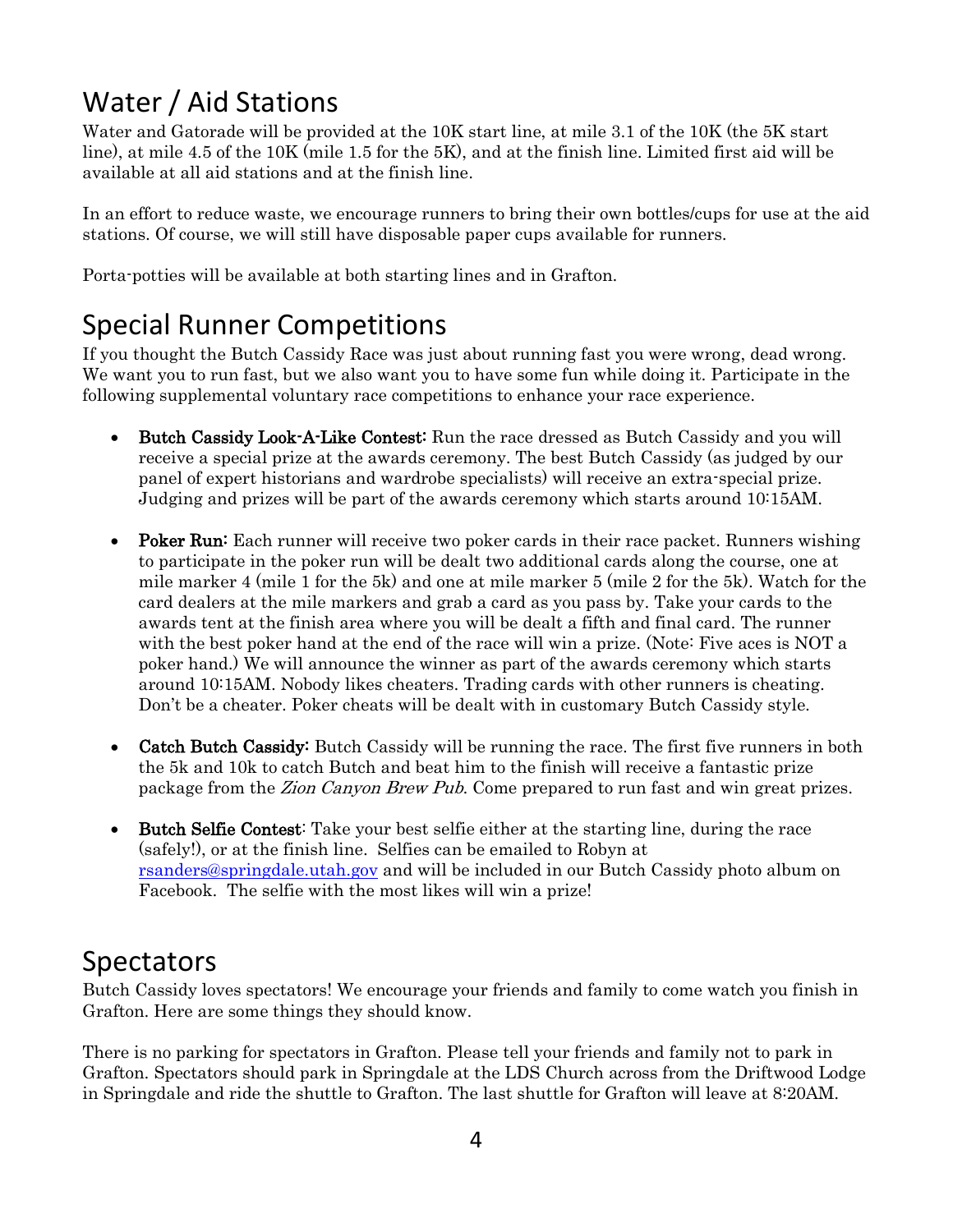Spectators will ride the free shuttles back to the LDS Church in Springdale after the race. The first shuttle back to the Driftwood Lodge will not leave Grafton until the 10K course is clear (usually about 10:30AM).

### Grafton Activities and Entertainment

The Butch Cassidy Race is as much about the party in Grafton as it is about the race itself. Relax and enjoy the many activities going on in the historic Grafton ghost town after the race. Here is a summary of the fun activities at the post race party:

- Great post-race recovery food (free of charge for all runners)
- Live music provided by Mason Cottam
- Butch Cassidy look-a-like contest
- Awards!
- Raffle for amazing prizes donated by our sponsors—free meals, hotel rooms, gift bags and much, much more!
- Scavenger hunt: have some kids that need some time to kill at Grafton before getting on the shuttle? Stop by the prize table for some scavenger hunt cards and return it to the prize table finished for a prize!

### E-bike rentals

For those who would rather enjoy a nice bike ride back to Springdale than take the shuttle, limited e-bike rentals will be available. The rental fee is \$10.00 and must be cash (no card, Venmo, etc.). Riders can leave from Grafton and leave the e-bikes at the designated location at the LDS Church.

#### Results and Awards

Trophies will be given to the overall male and female winners in both the 10K and 5K. Age division medals will be given to the top three finishers in each age group in the 10K and 5K. All participants 10 and under in the 5K receive a finishers medal. The awards ceremony will be part of the post-race party and will start around 10:15AM.

The race will be timed by RunnerCard. Online results will be available after the race at [www.runnercard.com.](http://www.runnercard.com/)

## Opportunity Drawing

We have loads of fine raffle prizes donated by our generous sponsors. We will randomly draw runner numbers for prizes while the race is going on. Check the raffle board at the awards table after the race to see if your number was chosen and you won a raffle prize (look for your race number on the board). You must be present to claim your raffle prize. If you don't pick your prize up after the race, we will give it to someone else.

# Lodging and Dining in Springdale

Springdale is home to many fine hotels, inns, and B&B's that can provide accommodations for racers on race weekend. We encourage you to stay for the weekend and enjoy the beautiful fall weather in Zion Canyon. Springdale also boasts a variety of fine restaurants for a healthy pre-race meal on Friday night or a hearty post-race lunch on Saturday afternoon. Check out the Zion Canyon Visitors Bureau website for more information on lodging and dining – [www.zionpark.com.](http://www.zionpark.com/)